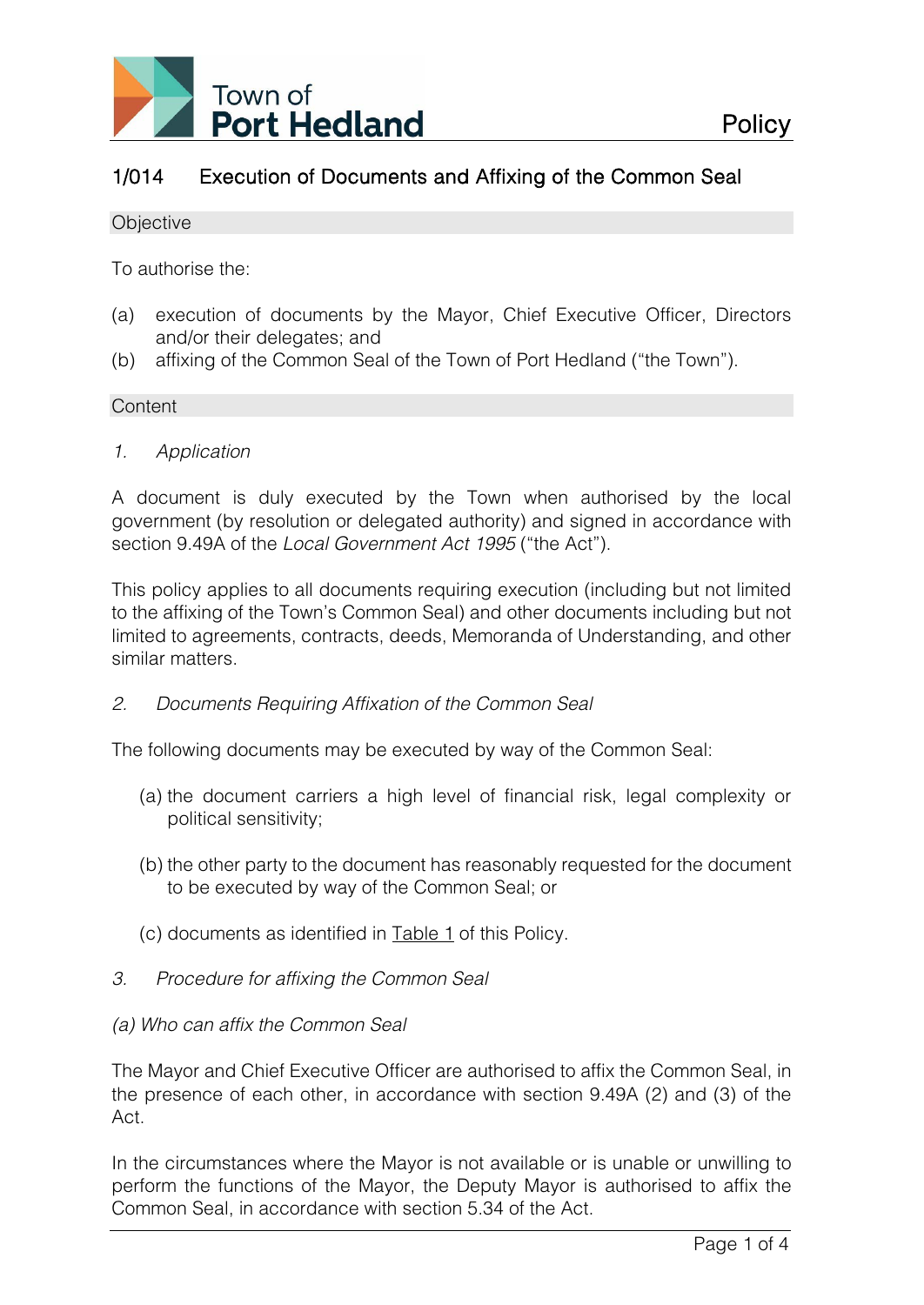

The Chief Executive Officer may delegate their powers to a designated senior employee to affix the Common Seal, in accordance with sections 5.44 and 9.49A of the Act. The delegation must be in writing, and the delegated employee must affix the Common Seal in line with this Policy.

This Policy shall prevail in relation to any inconsistency between Policy 3/007 'Senior Employees and Appointing Acting Chief Executive Officer' and this Policy.

## *(b) Witnessing of Signature*

The Common Seal may only be affixed in the presence of both the Mayor and the Chief Executive Officer (or in accordance with clause 3(a) of this Policy), who must also sign the document to attest that the Common Seal was so affixed.

## *(c) Register to be maintained*

Details of each affixing of the Common Seal shall be recorded in a register, which is available for public inspection. The register is to include as a minimum, the:

- date of each use of the Common Seal;
- nature of the document to which the Common Seal was affixed;
- parties to the agreement;
- details of the Council authorisation of the use of the Common Seal; and
- name of the signatories.

## *4. Authority to Sign documents on Behalf of the Town*

The Common Seal need not be affixed to a document to effect the execution of that document, where there is no requirement nor request to affix the Common Seal. The Council may resolve to authorise the CEO, another employee or an agent of the Town to sign a document on behalf of the Town.

The Persons identified in Table 2 are authorised to sign documents listed in Table 2 on behalf of the Town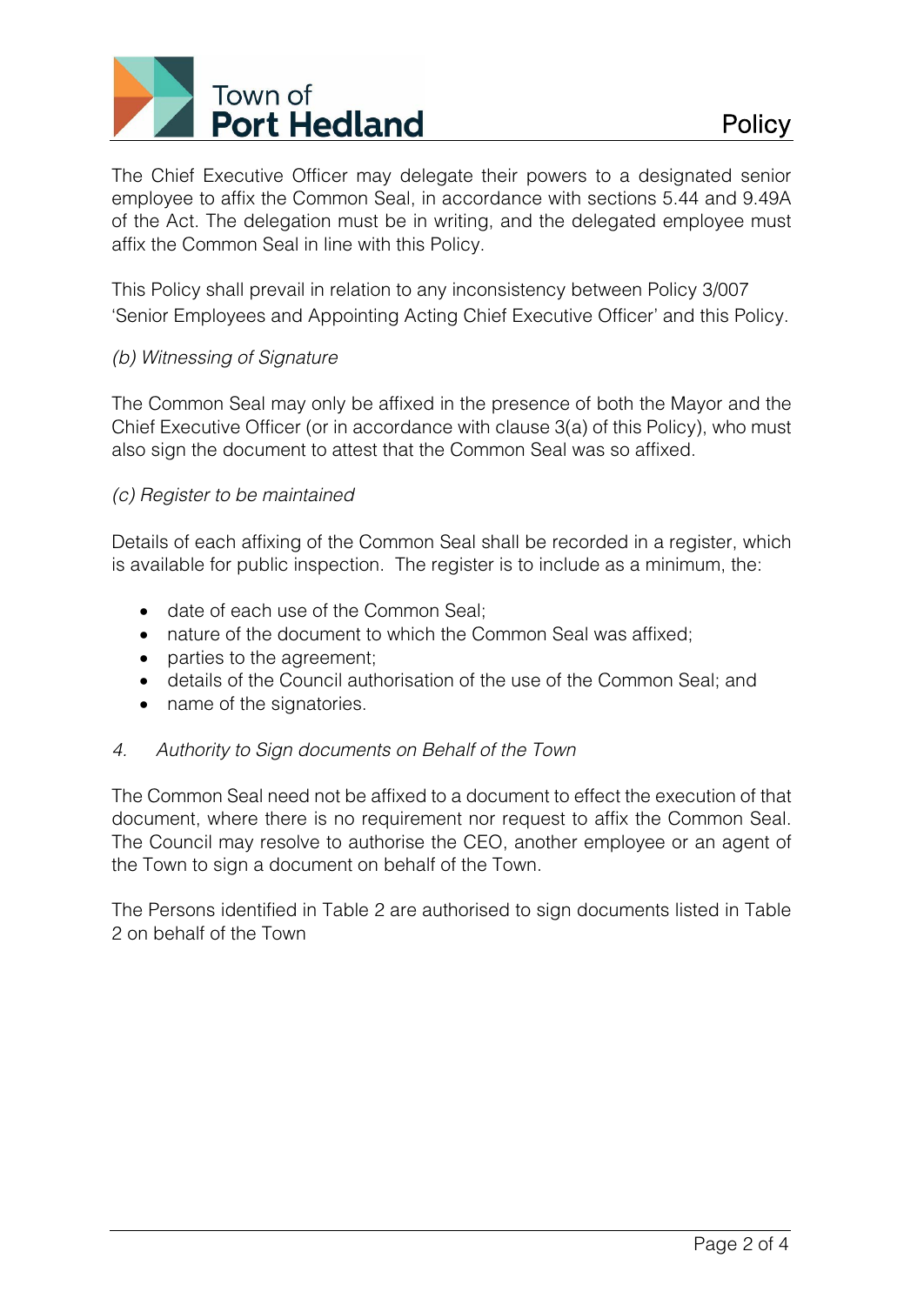

## Table 1 – Authorisation of the affixing of the Common Seal

| Document Type                             | Common Seal authorised for |  |
|-------------------------------------------|----------------------------|--|
|                                           | Affixing (where required)  |  |
| Local laws                                | Yes                        |  |
| <b>Planning Schemes</b>                   | Yes                        |  |
| Mortgages, Loans and Debentures           | Yes                        |  |
| State or Commonwealth Government Funding  | Yes                        |  |
| Agreements                                |                            |  |
| Any document requiring the Common Seal    | Yes                        |  |
| pursuant to a statutory obligation        |                            |  |
| Council has resolved that the document be | Yes                        |  |
| executed by way of common seal            |                            |  |

The execution requirements in Table 1 apply to the making, varying or discharge of documents pursuant to section 9.49B of the *Local Government Act 1995.* 

Table 2 – Authorisation to execute certain documents in accordance with the Town of Port Hedland Delegation Register

| Document Type                                    | Person authorised to sign       |  |
|--------------------------------------------------|---------------------------------|--|
| Power of Attorney to act for the Town            | CEO                             |  |
| Grants and Funding Agreements with private       | <b>CEO</b>                      |  |
| agencies                                         |                                 |  |
| Land Transaction documents including sale,       | <b>CEO</b>                      |  |
| purchase, vesting, leases, licences, transfers,  |                                 |  |
| contributed assets, easements, restrictive       |                                 |  |
| covenants, caveats, memorials, notifications,    |                                 |  |
| deeds and withdrawal of instruments.             |                                 |  |
| Memorandum of Understanding                      | <b>CEO</b>                      |  |
| Ceremonial Certificates, including Australian    | Mayor unless s5.34 of the Act   |  |
| Citizenship                                      | prevails)                       |  |
| All other documents that were the subject of a   | <b>CEO</b>                      |  |
| Council decision including, but not limited to,  |                                 |  |
| procurement contracts, service agreements,       |                                 |  |
| non-disclosure agreements, enterprise            |                                 |  |
| bargaining agreement and employment              |                                 |  |
| contracts.                                       |                                 |  |
| All other documents that are not the subject of  | <b>CEO</b>                      |  |
| a Council decision, but are part of the ordinary |                                 |  |
| operations of the local government including,    | Directors where the document    |  |
| but not limited to, casual hire agreements,      | concerns subject matter         |  |
| procurement contracts (no Council decision),     | wholly within their Directorate |  |
| short term lease and sponsorship                 |                                 |  |
| agreements.                                      |                                 |  |